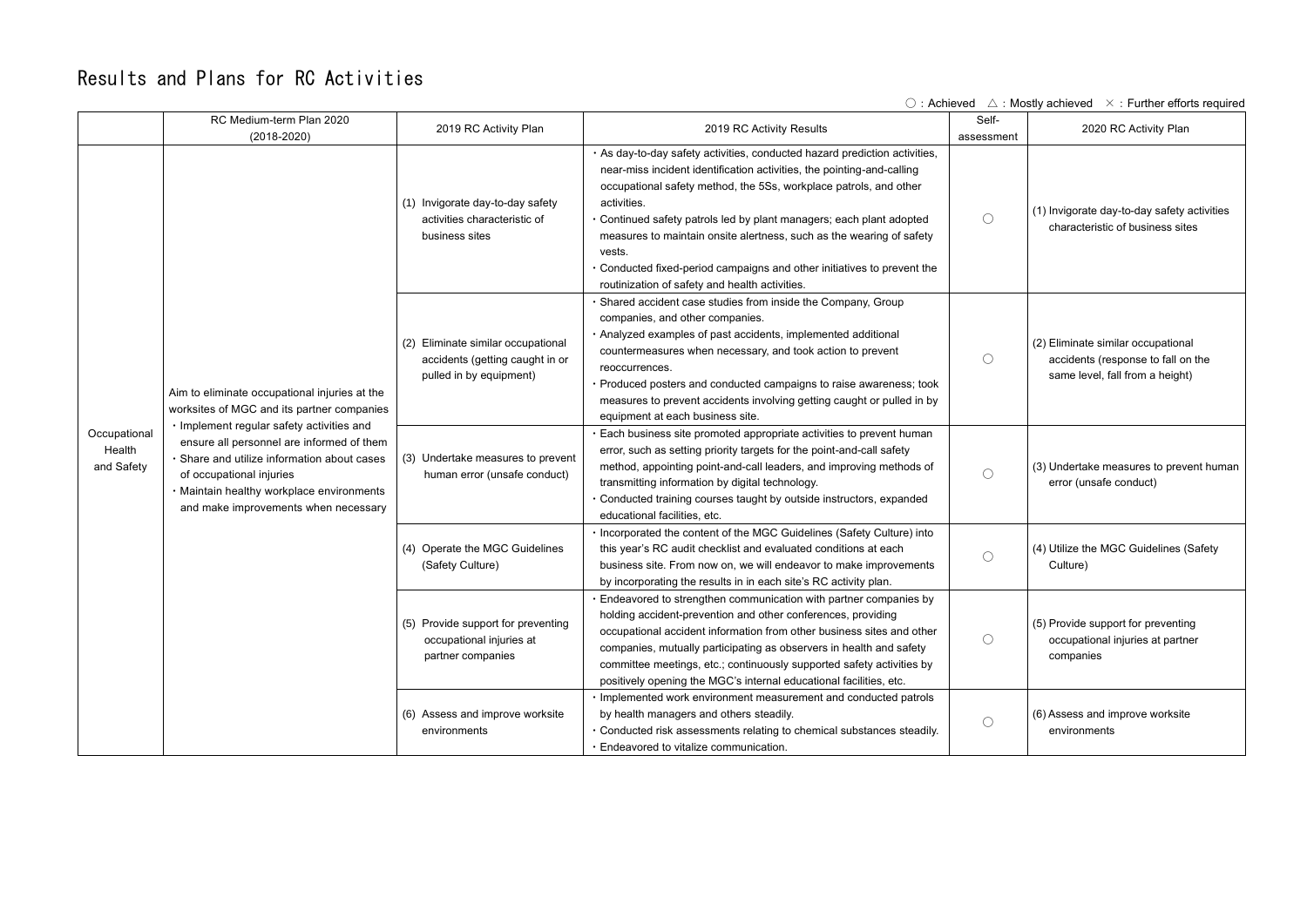|                                                        | RC Medium-term Plan 2020<br>$(2018 - 2020)$                                                                                                                                                                                                                                                           | 2019 RC Activity Plan                                                             | 2019 RC Activity Results                                                                                                                                                                                                                                                                                                                                                                                                                                                                                                                                                                                                                                                                                                                 | Self-<br>assessment | 2020 RC Activity Plan                                                                                           |
|--------------------------------------------------------|-------------------------------------------------------------------------------------------------------------------------------------------------------------------------------------------------------------------------------------------------------------------------------------------------------|-----------------------------------------------------------------------------------|------------------------------------------------------------------------------------------------------------------------------------------------------------------------------------------------------------------------------------------------------------------------------------------------------------------------------------------------------------------------------------------------------------------------------------------------------------------------------------------------------------------------------------------------------------------------------------------------------------------------------------------------------------------------------------------------------------------------------------------|---------------------|-----------------------------------------------------------------------------------------------------------------|
| <b>Process</b><br>Safety and<br>Accident<br>Prevention | Aim to eliminate accidents in the workplace<br>Ensure proper management of equipment<br>and facilities<br>· Share and utilize information about cases<br>of workplace accidents<br>· Improve the ability of employees to ensure<br>safety and manage workplaces through<br>MGC's Bridge-II activities | (1) Enhance facility management                                                   | · Improved weaknesses identified through safety proficiency<br>assessments.<br>· Took steps to enhance the competence of high-pressure gas internal<br>inspectors and RC inspectors.<br>· Introduced and evaluated state-of-the-art technology, such as<br>advanced control systems, online abnormality forecasting systems,<br>and plant information management systems, at some sites on a trial<br>basis toward the promotion of safe and stable operations using the IoT<br>and AI.<br>Endeavored to improve equipment management by revising<br>equipment importance ranking, etc.                                                                                                                                                  | $\bigcirc$          | (1) Enhance facility management                                                                                 |
|                                                        |                                                                                                                                                                                                                                                                                                       | (2) Eliminate similar abnormal<br>phenomenon (respond to leak<br>accidents)       | · Shared accident case studies from the Company, Group companies,<br>and other companies.<br>· Analyzed examples of past accidents, implemented additional<br>countermeasures when necessary, confirmed operation in other<br>divisions, and took action to prevent reoccurrences by using the<br>Bridge-II Leader Conference, etc.<br>· Took measures to eliminate leak accidents, such as reinforcement of<br>external corrosion countermeasures, equipment maintenance, P&ID<br>management, and regular and nonregular operational management.                                                                                                                                                                                        | Δ                   | (2) Eliminate similar abnormal<br>phenomenon (respond to leak<br>accidents)                                     |
|                                                        |                                                                                                                                                                                                                                                                                                       | (3) Implement and respond to risk<br>assessments                                  | · Regarding explosion and fire accidents inside MGC plants, gave<br>instructions and promoted the implementation of process risk<br>assessment by the executive officer in charge of environment and<br>safety using the hazard and operability (HAZOP) method on all<br>equipment at all five plants.<br>· Continuously promoted risk assessment in nonregular work in<br>consideration of equipment risk and identified order of priority.<br>. Endeavored to inform business sites of risk assessment results<br>through site subcommittees on safety, our intranet, etc.                                                                                                                                                             | $\bigcirc$          | (3) Implement HAZOP studies on all<br>manufacturing equipment as process<br>risk assessment in a planned manner |
|                                                        |                                                                                                                                                                                                                                                                                                       | (4) Evaluate, improve, and entrench<br>the MGC Guidelines (Safety<br>Foundations) | . Conducted evaluation in last year's RC audit based on the MGC<br>Guidelines (Safety Foundations) and, as a result, tackled the<br>improvement of detected weaknesses in a planned manner.                                                                                                                                                                                                                                                                                                                                                                                                                                                                                                                                              | $\bigcirc$          | (4) Utilize the MGC Guidelines (Safety<br>Foundations)                                                          |
|                                                        |                                                                                                                                                                                                                                                                                                       | (5) Enhance and expand<br>maintenance training and<br>courses                     | . Each business site energetically tackled the improvement of education<br>and training, for example by establishing internal educational facilities<br>relating to security and disaster prevention; efforts have begun to<br>share this education with Group companies and partner companies.<br>. Actively participated in outside educational activities, such as the<br>Keiyo Rinkai Complex Human Resources Development Course and<br>the Sanyo Human Resource Development Course.<br>. Conducted experience-based training relating to test equipment and<br>other equipment handling methods at research labs.<br>Endeavored to pass on skills and technologies by utilizing the Know-<br>Why activities and digital technology. | $\bigcirc$          | (5) Enhance and expand maintenance<br>training and courses                                                      |
|                                                        |                                                                                                                                                                                                                                                                                                       |                                                                                   |                                                                                                                                                                                                                                                                                                                                                                                                                                                                                                                                                                                                                                                                                                                                          |                     | (6) Plan to prepare for natural disasters<br>based on the latest information                                    |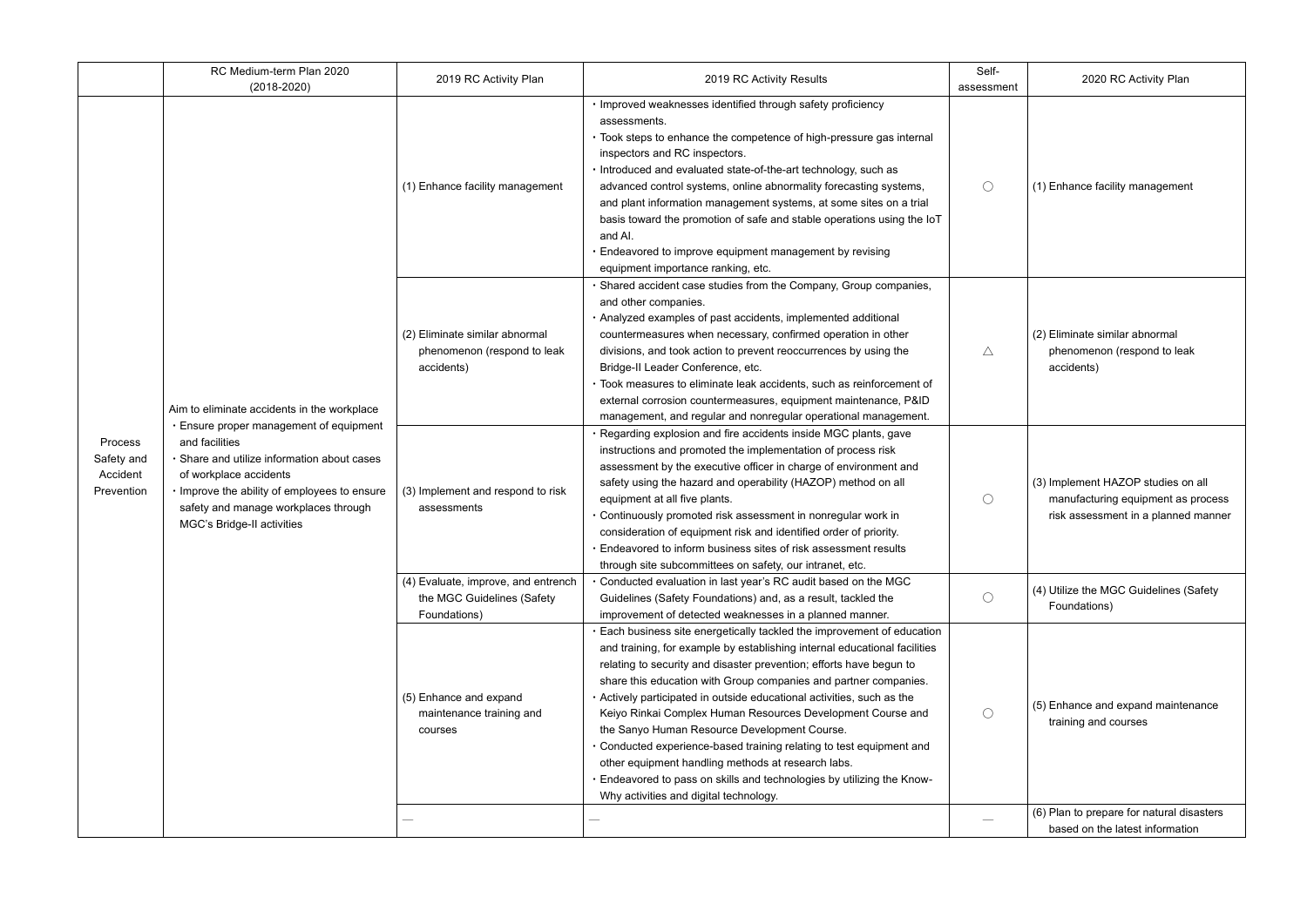|                               | RC Medium-term Plan 2020<br>$(2018 - 2020)$                                                                                                                                                                                                                                                                                                                                                                                                                                                                                                                                                                                                                                                                                                                                                                                                                                                                                                                                                                                                                                                                                      | 2019 RC Activity Plan                                                                                                      | 2019 RC Activity Results                                                                                                                                                                                                                                                                                                                                                                                                                                                                        | Self-<br>assessment | 2020 RC Activity Plan                                                                                                      |
|-------------------------------|----------------------------------------------------------------------------------------------------------------------------------------------------------------------------------------------------------------------------------------------------------------------------------------------------------------------------------------------------------------------------------------------------------------------------------------------------------------------------------------------------------------------------------------------------------------------------------------------------------------------------------------------------------------------------------------------------------------------------------------------------------------------------------------------------------------------------------------------------------------------------------------------------------------------------------------------------------------------------------------------------------------------------------------------------------------------------------------------------------------------------------|----------------------------------------------------------------------------------------------------------------------------|-------------------------------------------------------------------------------------------------------------------------------------------------------------------------------------------------------------------------------------------------------------------------------------------------------------------------------------------------------------------------------------------------------------------------------------------------------------------------------------------------|---------------------|----------------------------------------------------------------------------------------------------------------------------|
| Environmental<br>Conservation | Aim to protect the natural environment and<br>contribute positively to communities through<br>business activities<br>• Fully comply with environmental<br>regulatory requirements<br>· Work to achieve environmental impact<br>reduction targets<br>Contribute to improving MGC's credibility<br>and reputation in society with respect to<br>environmental conservation<br>2020 environmental impact reduction<br>targets ]<br>1. Reduce the total energy intensity to no<br>more than 89% of the fiscal 1990 level<br>2. Reduce the GHG emissions intensity to no<br>more than 66% of the fiscal 1990 level (or<br>90% of the fiscal 2016 level)<br>Reduce total GHG emissions (CO <sub>2</sub><br>equivalent) by at least 320,000 tons<br>compared with the fiscal 1990 level (or by<br>at least 100,000 tons compared with the<br>fiscal 2016 level)<br>3. Reduce waste matter disposed of in<br>landfills to no more than 0.3% of the<br>Group's total waste (by weight)<br>4. Reduce chemical substances subject to<br>the Pollutant Release and Transfer<br>Register system by 10% compared with<br>the fiscal 2017 level | (1) Improve the total energy<br>intensity                                                                                  | · Total energy intensity in fiscal 2019 was 0.386 kl (oil equivalent)/t,<br>which was 85% of the fiscal 1990 level.<br>Data on energy consumption are available in the Corporate Report<br>and also on the Environmental Reports page of the MGC's website.                                                                                                                                                                                                                                     | $\bigcirc$          | (1) Improve the total energy intensity                                                                                     |
|                               |                                                                                                                                                                                                                                                                                                                                                                                                                                                                                                                                                                                                                                                                                                                                                                                                                                                                                                                                                                                                                                                                                                                                  | (2) Improve the GHG emissions<br>intensity and reduce emissions                                                            | GHG emissions intensity in fiscal 2019 was 1.402 tons (CO <sub>2</sub><br>equivalent)/t, which was 66% of the fiscal 1990 level.<br>. The amount of GHG emissions in fiscal 2019 was 1.01 million tons<br>(CO <sub>2</sub> equivalent), which was down by 185,000 tons from the fiscal<br>1990 level but up by about 45,000 tons over the fiscal 2016 level.<br>Data on GHG emissions are available in the Corporate Report and<br>also on the Environmental Reports page of the MGC's website. | $\bigcirc$          | (2) Improve the GHG emissions intensity<br>and reduce emissions                                                            |
|                               |                                                                                                                                                                                                                                                                                                                                                                                                                                                                                                                                                                                                                                                                                                                                                                                                                                                                                                                                                                                                                                                                                                                                  | (3) Encourage recycling of waste<br>material and efficiently use<br>resources to reduce the waste<br>final disposal volume | · While our target for landfill-bound waste is zero emission, our fiscal<br>2019 landfill emission rate was 0.80%, so since fiscal 2014 we have<br>not managed to achieve our target.<br>Data on waste emissions are available on the Environmental Reports<br>page of the MGC's website.                                                                                                                                                                                                       | $\times$            | (3) Encourage recycling of waste material<br>and efficiently use resources to<br>reduce the waste final disposal<br>volume |
|                               |                                                                                                                                                                                                                                                                                                                                                                                                                                                                                                                                                                                                                                                                                                                                                                                                                                                                                                                                                                                                                                                                                                                                  | (4) Reduce releases of substances<br>subject to the Pollutant Release<br>and Transfer Register (PRTR)<br>Act               | Emissions of substances subject to the PRTR Act amounted to 280<br>tons in fiscal 2019, up about 20 tons over the previous fiscal year.<br>This rise was mainly due to problems with exhaust gas retrieval<br>equipment. The figure meant an increase of about 23% over the<br>fiscal 2017 level.<br>PRTR data are available on the Environmental Reports page of the<br>MGC's website.                                                                                                         | $\times$            | (4) Reduce releases of substances<br>subject to the Pollutant Release and<br>Transfer Register (PRTR) Act                  |
|                               |                                                                                                                                                                                                                                                                                                                                                                                                                                                                                                                                                                                                                                                                                                                                                                                                                                                                                                                                                                                                                                                                                                                                  | (5) Encourage efficient use of<br>water of resources                                                                       | Collected and tabulated data relating to water use.<br>Data on water intake and water use amounts are available in the<br>Corporate Report and also on the Environmental Reports page of the<br>MGC's website.                                                                                                                                                                                                                                                                                  | $\bigcirc$          | (5) Encourage efficient use of water of<br>resources                                                                       |
|                               |                                                                                                                                                                                                                                                                                                                                                                                                                                                                                                                                                                                                                                                                                                                                                                                                                                                                                                                                                                                                                                                                                                                                  | (6) Undertake measures<br>concerning eco-friendly<br>products                                                              | · Posted reference materials for a second time relating to three eco-<br>friendly products manufactured by the MGC Group on our website and<br>in Corporate Report 2019 (CBZ thermosetting resin and BIOMUP<br>bioplastic from Japan U-Pica Co., Ltd. and chemical blowing agents<br>from Eiwa Chemical Ind. Co., Ltd.).                                                                                                                                                                        | $\bigcirc$          | (6) Undertake measures concerning eco-<br>friendly products                                                                |
|                               |                                                                                                                                                                                                                                                                                                                                                                                                                                                                                                                                                                                                                                                                                                                                                                                                                                                                                                                                                                                                                                                                                                                                  | (7) Undertake measures to<br>conserve biodiversity                                                                         | · Participated in a program to donate books on biodiversity, making<br>donations to the Hiratsuka City Central Library and the Ibaraki<br>Kasumigaura Environmental Science Center.<br>· Participated in activities supporting the maintenance of forests<br>overseas by the Umibe no Mori Maintenance Council.<br>· Conducted garbage cleanup activities around plants.                                                                                                                        | $\bigcirc$          | (7) Undertake measures to conserve<br>biodiversity                                                                         |
|                               |                                                                                                                                                                                                                                                                                                                                                                                                                                                                                                                                                                                                                                                                                                                                                                                                                                                                                                                                                                                                                                                                                                                                  | (8) Continuously improve<br>environmental management<br>systems (EMS)                                                      | • Confirmed the status of environmental management using RC audit<br>check sheets. There were not particular problems.                                                                                                                                                                                                                                                                                                                                                                          | $\bigcirc$          | (8) Continuously improve environmental<br>management systems (EMS)                                                         |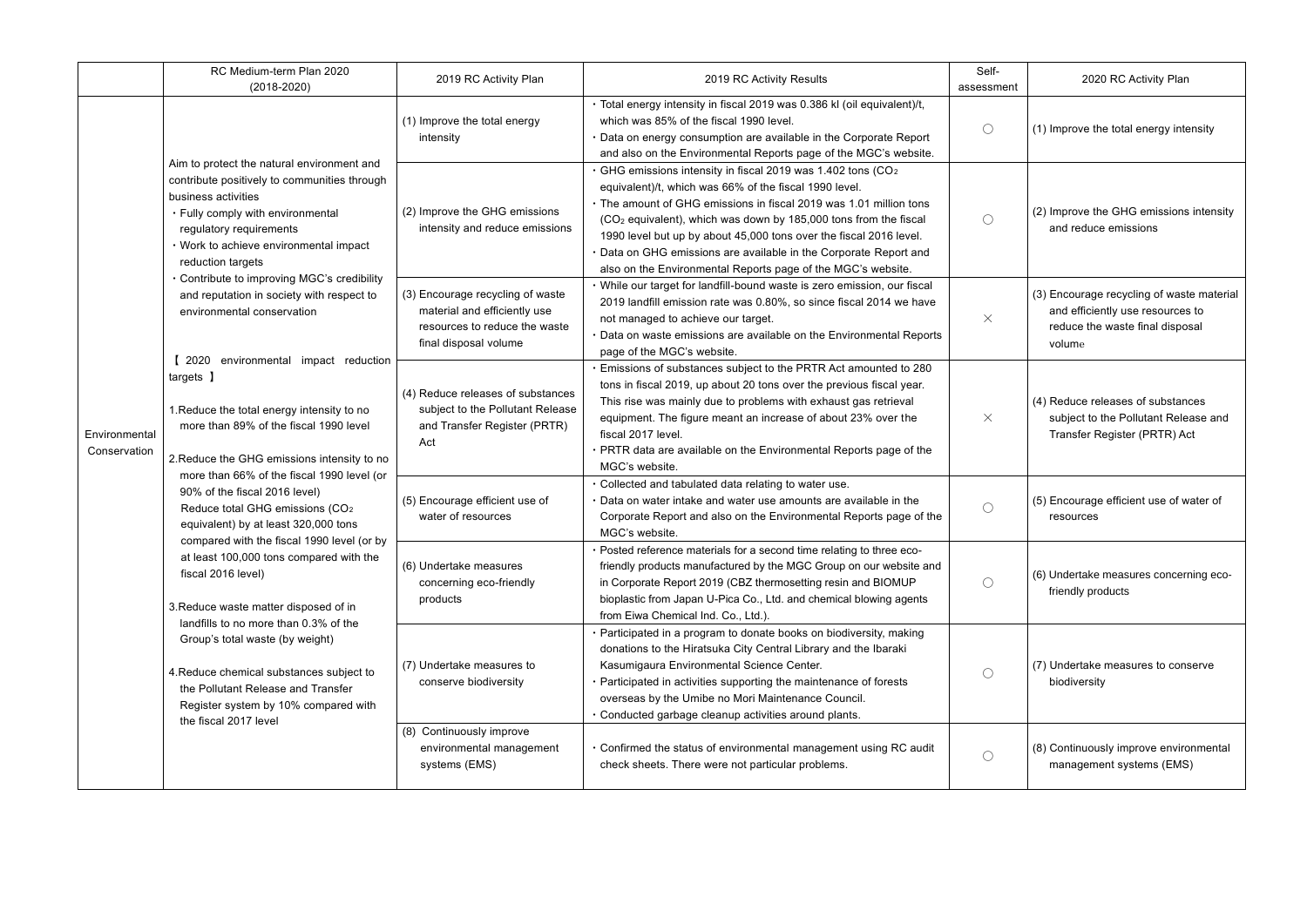|                                                  | RC Medium-term Plan 2020<br>$(2018 - 2020)$                                                                                                                                                                                                                                                                                                                                                                                                                                 | 2019 RC Activity Plan                                                                                                                      | 2019 RC Activity Results                                                                                                                                                                                                                                                                                                                                                                                                                                                                                                                                                                                                                                                                                                                                                                                                                                                                                             | Self-<br>assessment | 2020 RC Activity Plan                                                                                                                   |
|--------------------------------------------------|-----------------------------------------------------------------------------------------------------------------------------------------------------------------------------------------------------------------------------------------------------------------------------------------------------------------------------------------------------------------------------------------------------------------------------------------------------------------------------|--------------------------------------------------------------------------------------------------------------------------------------------|----------------------------------------------------------------------------------------------------------------------------------------------------------------------------------------------------------------------------------------------------------------------------------------------------------------------------------------------------------------------------------------------------------------------------------------------------------------------------------------------------------------------------------------------------------------------------------------------------------------------------------------------------------------------------------------------------------------------------------------------------------------------------------------------------------------------------------------------------------------------------------------------------------------------|---------------------|-----------------------------------------------------------------------------------------------------------------------------------------|
| Chemical and<br>Product<br>Safety                | Work to consistently maintain safety across<br>the entire lifecycle of chemical products<br>· Stay updated on chemical-related safety<br>information and distribute such<br>information when necessary<br>Practice risk management of chemical<br>products<br>Comply with chemical management<br>regulations in each country of operations<br>and international rules and regulations                                                                                       | (1) Increase the use of IT from<br>management of chemical<br>substances to preparation and<br>release of safety information                | · Decided on introduction of a safety data sheet (SDS) automatic<br>compilation system; finished transferring existing SDS data and<br>commenced trial operation.<br>. Introduced an information search service making it easy to find the<br>latest information on national legal restrictions.                                                                                                                                                                                                                                                                                                                                                                                                                                                                                                                                                                                                                     | $\bigcirc$          | (1) Increase the use of IT from<br>management of chemical substances<br>to preparation and release of safety<br>information             |
|                                                  |                                                                                                                                                                                                                                                                                                                                                                                                                                                                             | (2) Continuously assess and<br>management the risks of<br>handled chemical products                                                        | · Conducted safety testing of new products; prepared and corrected<br>SDS. Conducted market surveys for products currently on the market.<br>Reviewed company rules concerning product safety assessment.<br>Conducted environment-related substance surveys.                                                                                                                                                                                                                                                                                                                                                                                                                                                                                                                                                                                                                                                        | $\bigcirc$          | (2) Continuously assess and<br>management the risks of handled<br>chemical products                                                     |
|                                                  |                                                                                                                                                                                                                                                                                                                                                                                                                                                                             | (3) Reliably comply with overseas<br>chemical substance<br>management regulations and<br>create regional information<br>collection systems | · Regarding the REACH (Registration, Evaluation, Authorization and<br>Restriction of Chemicals) regulation of the European Union,<br>conducted procedures to transfer substances under the jurisdiction of<br>our only representative in the UK to our only representative in the EU.<br>Conducted a survey of the UK's direct import volumes and made<br>preparations for registration in post-Brexit UK.<br>· Regarding the Act on Registration and Evaluation of Chemicals of<br>Korea ("K-REACH"), designated an only representative and<br>completed pre-registration of substances under the revised law by<br>June. Made preparations for registration and application for exemption<br>toward full registration.<br>Concluded contracts with investigative bodies in order to collect<br>information relating to chemical substance restrictions in other regions<br>and to respond to registration systems. | $\bigcirc$          | (3) Reliably comply with overseas<br>chemical substance management<br>regulations and create regional<br>information collection systems |
| Safe Transport<br>and<br>Storage of<br>Chemicals | Aim to eliminate accidents and problems<br>when transporting and storing chemicals<br>· Regularly analyze problems that occur<br>when transporting and storing chemicals,<br>and distribute results to all relevant<br>workplaces<br>Share information on the safe transport<br>and storage of chemicals with the logistics<br>departments of each group company<br>Closely monitor shipments of chemicals to<br>final destinations and make improvements<br>when necessary | (1) Analyze transport problems and<br>continuously apply the results<br>at all relevant workplaces                                         | Collected and analyzed data on transport problems and distributed<br>the results to relevant division and transportation companies each<br>month.                                                                                                                                                                                                                                                                                                                                                                                                                                                                                                                                                                                                                                                                                                                                                                    | $\bigcirc$          | (1) Analyze transport problems and<br>continuously apply the results at all<br>relevant workplaces                                      |
|                                                  |                                                                                                                                                                                                                                                                                                                                                                                                                                                                             | (2) Share information on safe<br>transport with the logistics<br>departments of each group<br>company                                      | Exchanged information on individual accidents and the status of<br>responses when natural disasters occurred.<br>Conducted training with logistics companies in anticipation of<br>accidents during materials deliveries and product transportation.                                                                                                                                                                                                                                                                                                                                                                                                                                                                                                                                                                                                                                                                 | $\bigcirc$          | (2) Share information on safe transport<br>with the logistics departments of each<br>group company                                      |
|                                                  |                                                                                                                                                                                                                                                                                                                                                                                                                                                                             | (3) Encourage the conclusion of<br>safety agreements on shipment<br>of chemicals to final<br>destinations                                  | · Reviewed contract templates and promoted the conclusion of<br>contracts by offering advice on contract formulation.                                                                                                                                                                                                                                                                                                                                                                                                                                                                                                                                                                                                                                                                                                                                                                                                | $\bigcirc$          | (3) Encourage the conclusion of safety<br>agreements on shipments of<br>chemicals to final destinations                                 |
| Stakeholder<br>Relations                         | Implement initiatives for gaining the trust of<br>stakeholders<br>· Proactively disclose information<br>Expand opportunities for dialogue with<br>members of local communities                                                                                                                                                                                                                                                                                              | (1) Enhance the Corporate Report<br>and website                                                                                            | · Issued Corporate Report 2019.                                                                                                                                                                                                                                                                                                                                                                                                                                                                                                                                                                                                                                                                                                                                                                                                                                                                                      | $\bigcirc$          | (1) Enhance the Corporate Report and<br>website                                                                                         |
|                                                  |                                                                                                                                                                                                                                                                                                                                                                                                                                                                             | (2) Encourage issuance of<br>environmental and safety<br>reports by individual business<br>sites                                           | • Distributed environmental and safety reports issued by business<br>sites at events for engaging in dialogue with local communities.<br>Updated site reports posted on website.                                                                                                                                                                                                                                                                                                                                                                                                                                                                                                                                                                                                                                                                                                                                     | $\bigcirc$          | (2) Encourage issuance of environmental<br>and safety reports by individual<br>business site                                            |
|                                                  |                                                                                                                                                                                                                                                                                                                                                                                                                                                                             | (3) Expand opportunities for<br>dialogue such as RC regional<br>dialogues and tours                                                        | • Held meetings with self-governing bodies and conducted business<br>site briefings and tours.<br>· Participated in festivals at shrines, prefectural traffic safety<br>campaigns, industrial complex committee meetings, RC liaison<br>committees, JCIA dialogues, and other events.                                                                                                                                                                                                                                                                                                                                                                                                                                                                                                                                                                                                                                | $\bigcirc$          | (3) Expand opportunities for dialogue<br>such as RC regional dialogues and<br>tours                                                     |